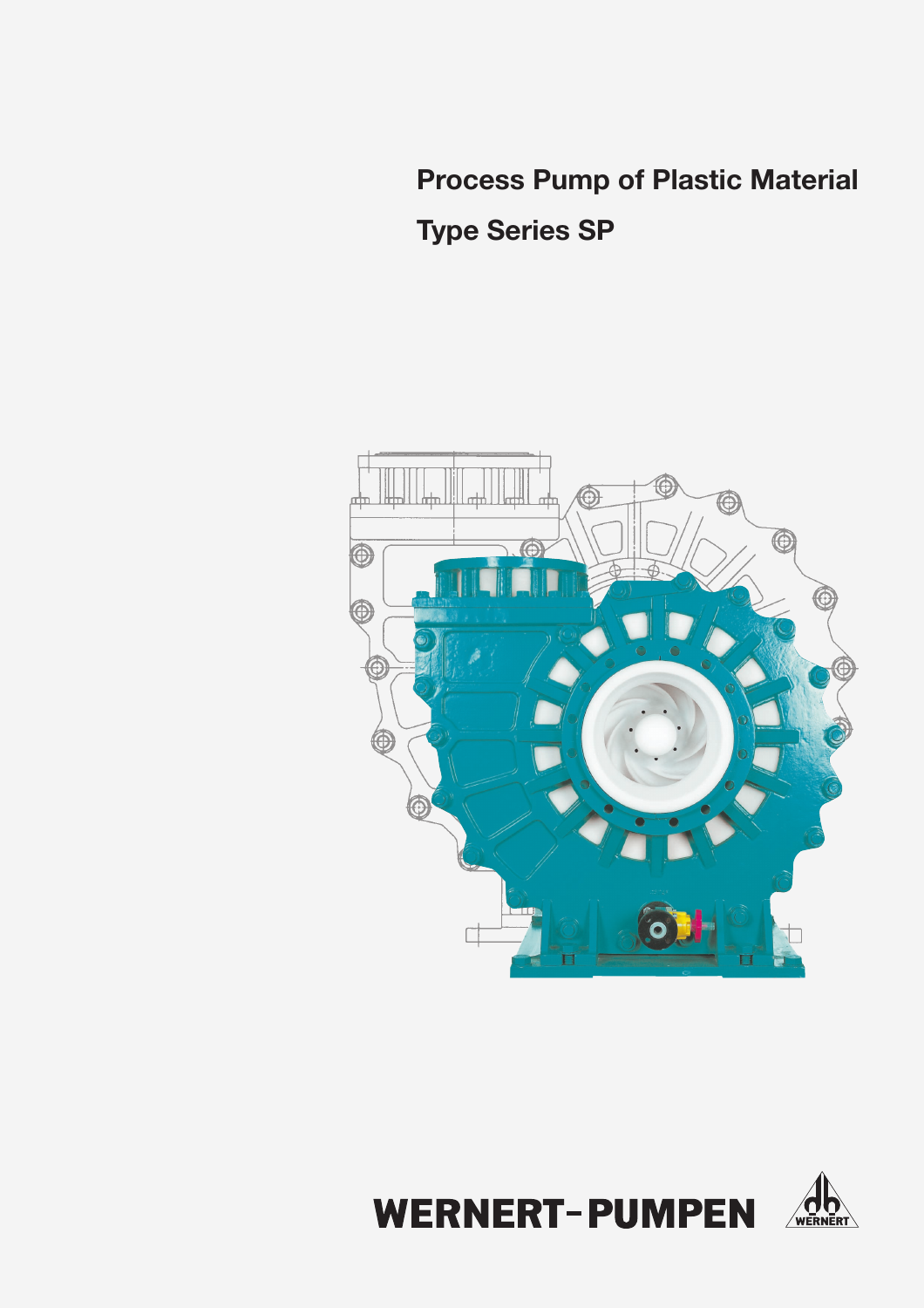# WERNERT-PUMPEN

# **Process Pump of Plastic Material Type Series SP**

## **Large Flowrates**

When the maximum flow capability of standard chemical pumps has been reached, the SP heavy - duty process pump takes over. The SP is proven in handling aggressive and corrosive fluids at flowrates between 500 & 3000 m<sup>3</sup>/hr. The pump is pressure rated to PN10 (10 bar).

Throughout the world SP pumps operate at the heart of large process plants, e.g. in chlorine electrolysis transfer and flue gas cleaning.

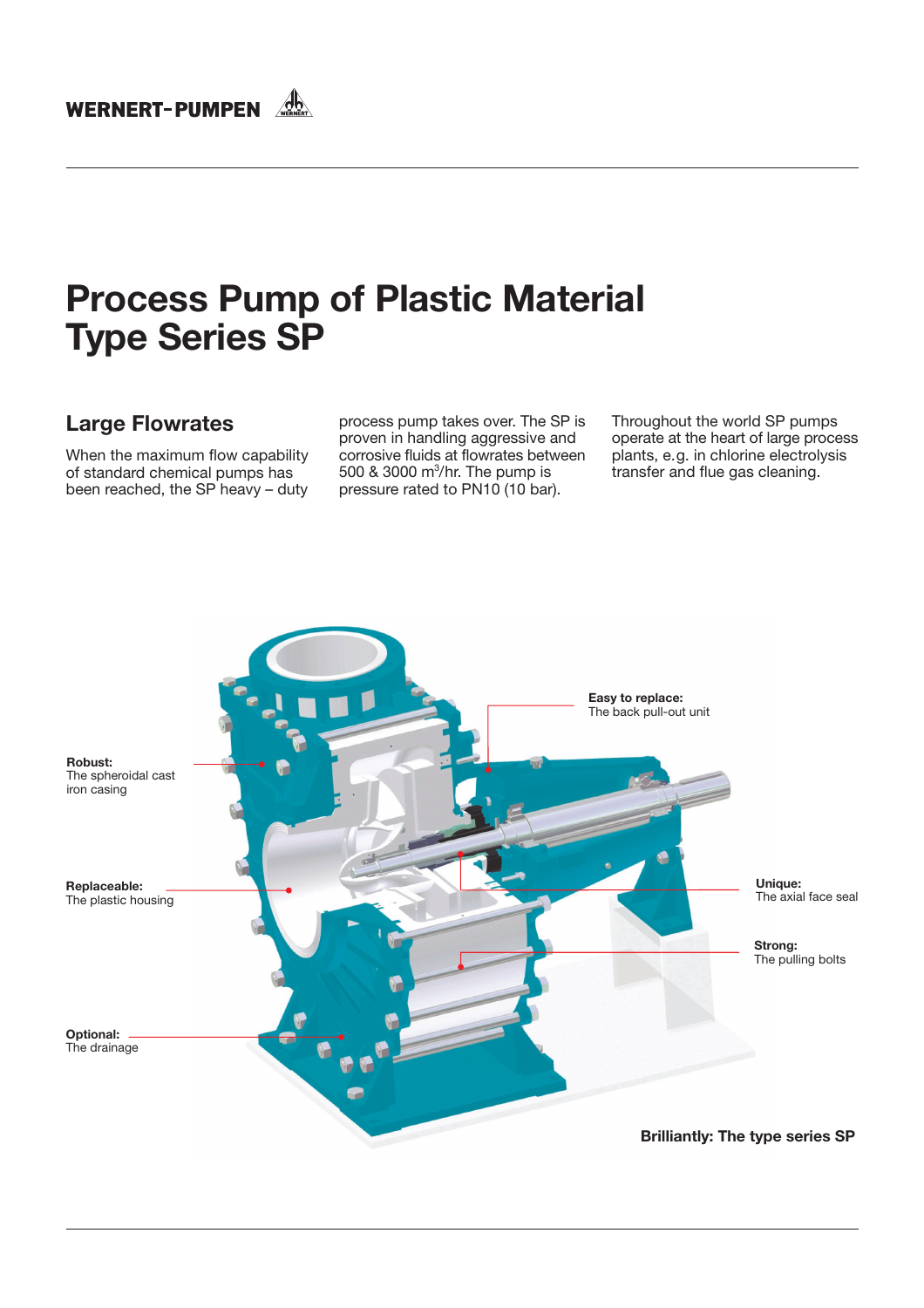

## **Design**

The casing of the SP is cast iron and the internals are solid UHMW-PE. which is suitable for fluid temperatures up to 90 °C. The pump casing absorbs the internal and external forces.

The pumps back pull-out unit can be removed for maintenance or repair without affecting the pipework or motor. The thick walled plastic internals can easily be replaced.

## **Performance**

Very high flowrates and the optimum efficiencies are achieved by using closed metal impellers with front vanes and back vanes (Type E). WERNERT recommend 1.4464 material when pumping slurrys and 1.4517 material when handling liquids with a high chlorine content.

For fluids with pH values less than 4 we recommend closed plastic impellers manufactured for UHMW-PE with front vanes and back vanes (Type K).

## **Shaft Sealing**

The WERNERT bellows type axial face seal is a unique simple design that has proved to be extremely reliable. It can be equipped with a quench and/or continuous flushing if required.

Various single and double mechanical seals, produced by leading manufacturers, are available for special applications.

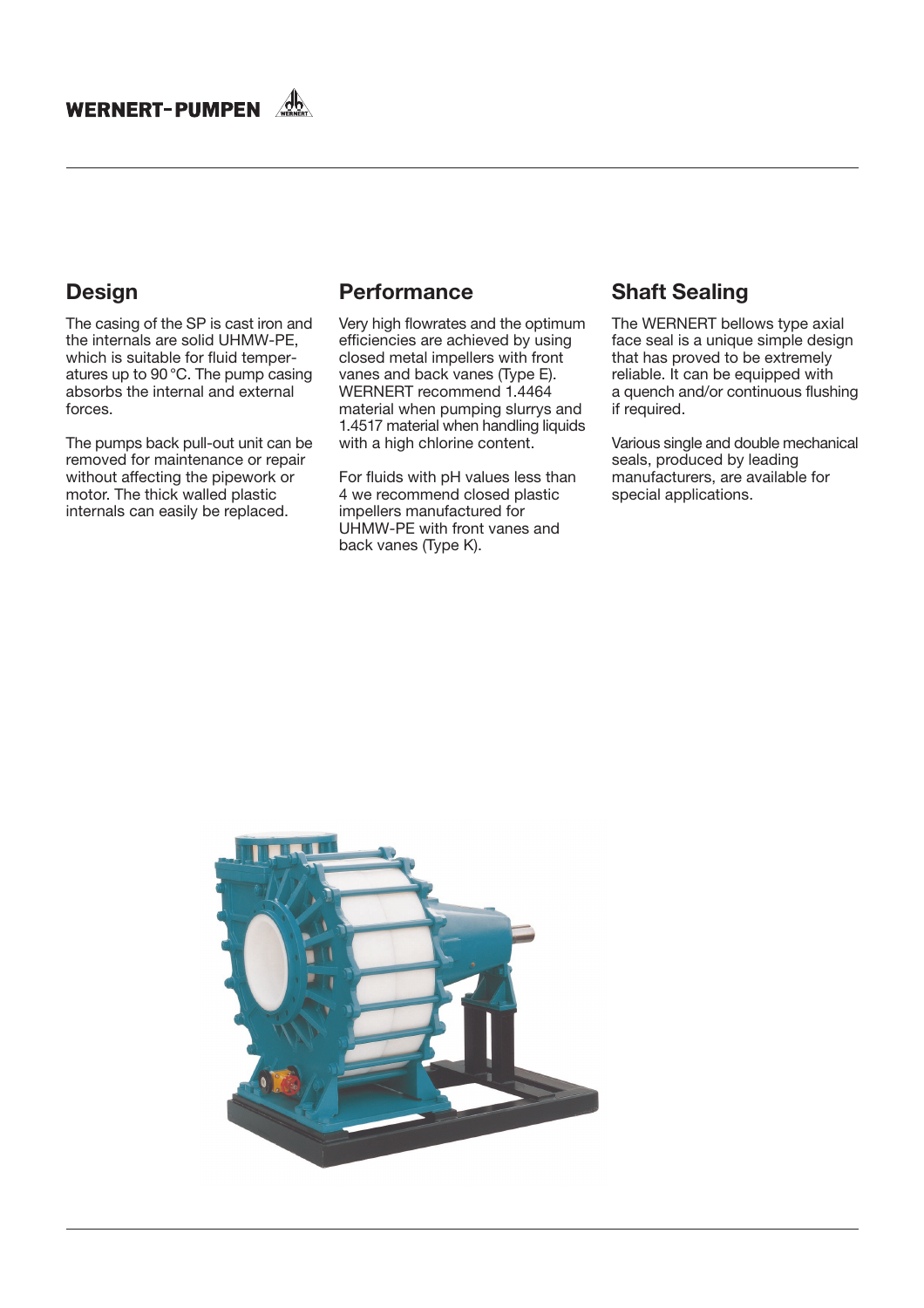# WERNERT-PUMPEN

Special applications on request. We reserve the right to<br>make technical modifications.

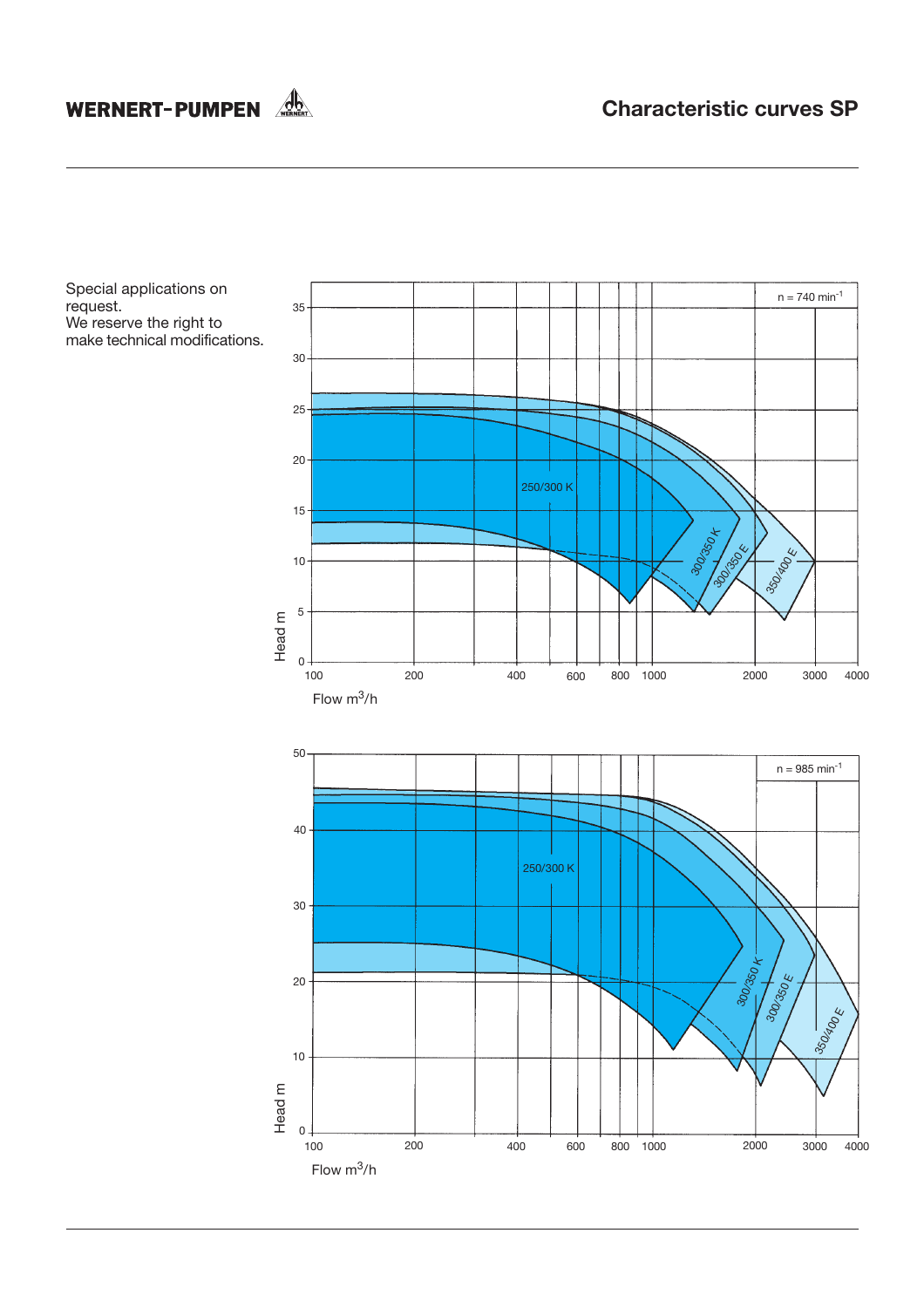## **Cross section**

# WERNERT-PUMPEN



#### **Dimensions table**